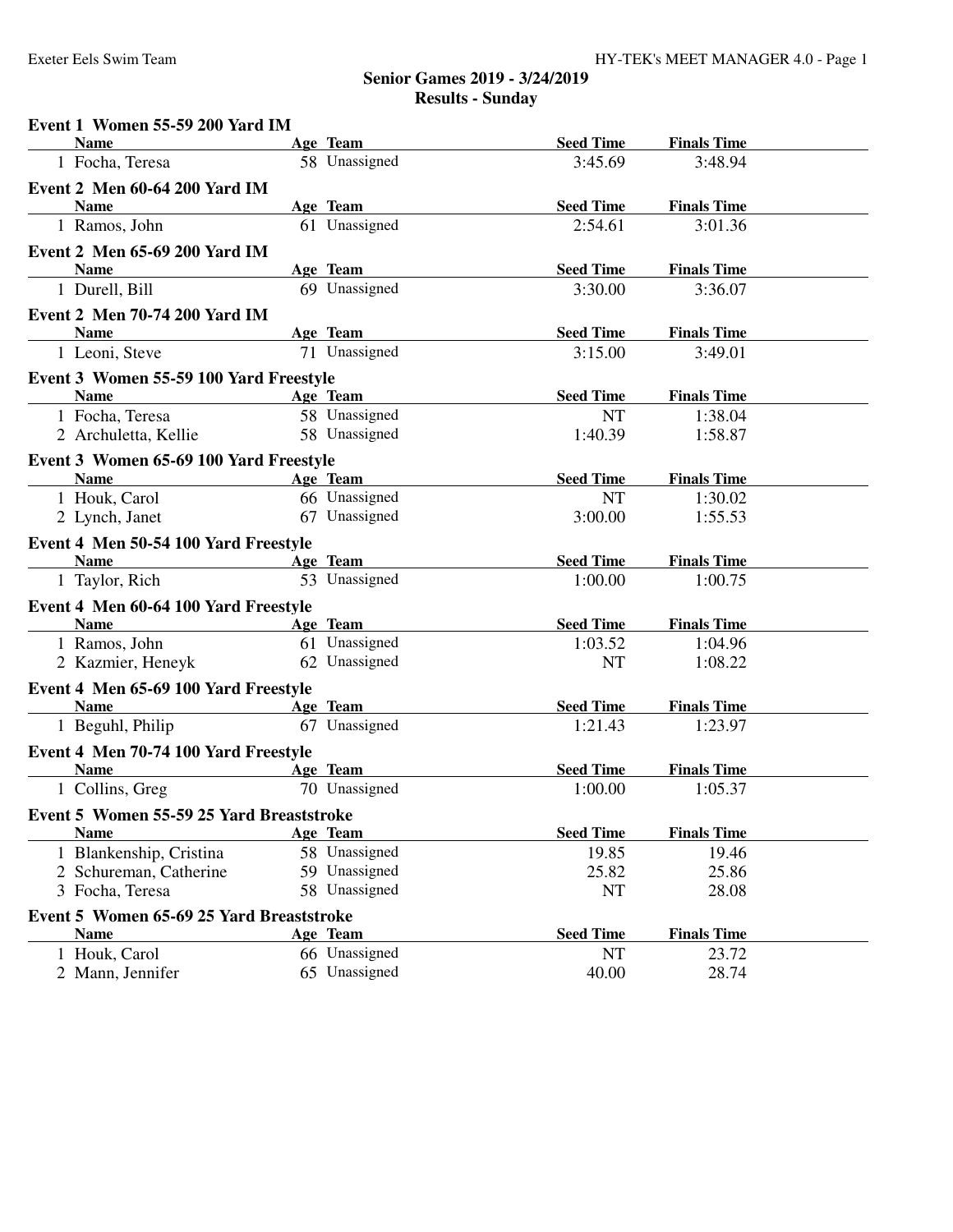| Event 5 Women 75-79 25 Yard Breaststroke |                           |                  |                    |  |
|------------------------------------------|---------------------------|------------------|--------------------|--|
| <b>Name</b>                              | Age Team                  | <b>Seed Time</b> | <b>Finals Time</b> |  |
| 1 Glaser, Lynne                          | 77 Unassigned             | 29.00            | 31.97              |  |
| 2 Bartlett, Susan "susie"                | 76 Unassigned             | 52.00            | 41.87              |  |
| Event 6 Men 60-64 25 Yard Breaststroke   |                           |                  |                    |  |
| <b>Name</b>                              | Age Team                  | <b>Seed Time</b> | <b>Finals Time</b> |  |
| 1 Conway, Rick                           | 61 Unassigned             | 16.82            | 16.69              |  |
| 2 Keller, Terrence                       | 60 Unassigned             | <b>NT</b>        | 34.74              |  |
| Event 6 Men 65-69 25 Yard Breaststroke   |                           |                  |                    |  |
| <b>Example 2 Age Team</b><br><b>Name</b> |                           | <b>Seed Time</b> | <b>Finals Time</b> |  |
| 1 Nichols, Scott                         | 65 Unassigned             | 22.00            | 20.86              |  |
| --- Martinez, John                       | 68 Unassigned             | 30.00            | DQ                 |  |
| Event 6 Men 70-74 25 Yard Breaststroke   |                           |                  |                    |  |
| <b>Name</b>                              | Age Team                  | <b>Seed Time</b> | <b>Finals Time</b> |  |
| 1 Renteria, Frank 73 Unassigned          |                           | 19.00            | 22.69              |  |
| 2 Barnes, James                          | 70 Unassigned             | <b>NT</b>        | 23.48              |  |
| Event 7 Women 55-59 50 Yard Butterfly    |                           |                  |                    |  |
| Name                                     | Age Team                  | <b>Seed Time</b> | <b>Finals Time</b> |  |
| 1 Focha, Teresa                          | 58 Unassigned             | <b>NT</b>        | 51.04              |  |
| Event 8 Men 50-54 50 Yard Butterfly      |                           |                  |                    |  |
| <b>Name</b>                              | Age Team                  | <b>Seed Time</b> | <b>Finals Time</b> |  |
| 1 Taylor, Rich                           | 53 Unassigned             | 30.00            | 31.77              |  |
| Event 8 Men 60-64 50 Yard Butterfly      |                           |                  |                    |  |
| <b>Name</b>                              | Age Team                  | <b>Seed Time</b> | <b>Finals Time</b> |  |
| 1 Enriquez, Juan                         | 62 Unassigned             | 39.00            | 37.42              |  |
| Event 8 Men 75-79 50 Yard Butterfly      |                           |                  |                    |  |
| <b>Name</b>                              | <b>Example 2</b> Age Team | <b>Seed Time</b> | <b>Finals Time</b> |  |
| 1 Walker, Craig                          | 79 Unassigned             | 1:55.00          | 1:45.57            |  |
| Event 9 Women 50-54 100 Yard Backstroke  |                           |                  |                    |  |
| Name                                     | <b>Example 2</b> Age Team | <b>Seed Time</b> | <b>Finals Time</b> |  |
| 1 Donlon, Risé                           | 54 Unassigned             | 2:00.00          | 2:19.30            |  |
| Event 9 Women 55-59 100 Yard Backstroke  |                           |                  |                    |  |
| <b>Name</b>                              | Age Team                  | <b>Seed Time</b> | <b>Finals Time</b> |  |
| 1 Focha, Teresa                          | 58 Unassigned             | 1:50.47          | 1:49.66            |  |
| Event 9 Women 70-74 100 Yard Backstroke  |                           |                  |                    |  |
| <b>Name</b>                              | Age Team                  | <b>Seed Time</b> | <b>Finals Time</b> |  |
| 1 Leopold, Lynda                         | 71 Unassigned             | 2:40.35          | 2:49.93            |  |
| Event 10 Men 65-69 100 Yard Backstroke   |                           |                  |                    |  |
| <b>Name</b>                              | Age Team                  | <b>Seed Time</b> | <b>Finals Time</b> |  |
| 1 Durell, Bill                           | 69 Unassigned             | 1:40.00          | 1:38.76            |  |
| Event 10 Men 75-79 100 Yard Backstroke   |                           |                  |                    |  |
| <b>Name</b>                              | Age Team                  | <b>Seed Time</b> | <b>Finals Time</b> |  |
| 1 Walker, Craig                          | 79 Unassigned             | 3:59.00          | 3:23.25            |  |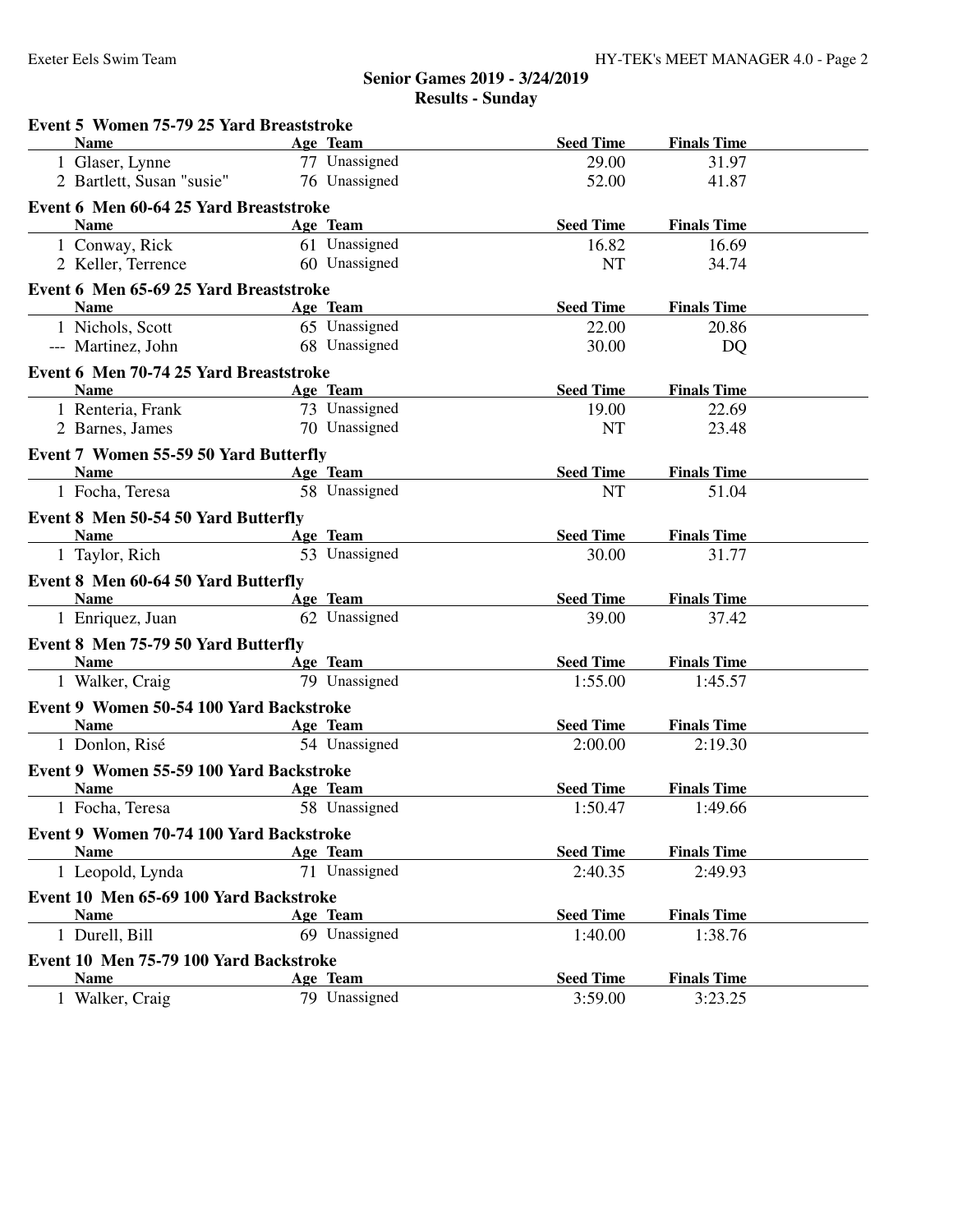**Event 11 Women 50-54 25 Yard Freestyle**

| <b>Name</b>                                           | Age Team      | <b>Seed Time</b> | <b>Finals Time</b> |  |
|-------------------------------------------------------|---------------|------------------|--------------------|--|
| 1 Donlon, Risé                                        | 54 Unassigned | 40.00            | 25.95              |  |
| Event 11 Women 55-59 25 Yard Freestyle                |               |                  |                    |  |
| <b>Name</b>                                           | Age Team      | <b>Seed Time</b> | <b>Finals Time</b> |  |
| 1 Blankenship, Cristina                               | 58 Unassigned | 15.69            | 14.87              |  |
| 2 Schureman, Catherine                                | 59 Unassigned | 18.87            | 18.77              |  |
| 3 Focha, Teresa                                       | 58 Unassigned | <b>NT</b>        | 20.83              |  |
| 4 Douglass, Teresa                                    | 58 Unassigned | 26.00            | 26.90              |  |
| Event 11 Women 65-69 25 Yard Freestyle                |               |                  |                    |  |
| <b>Name</b>                                           | Age Team      | <b>Seed Time</b> | <b>Finals Time</b> |  |
| 1 Houk, Carol                                         | 66 Unassigned | NT               | 17.79              |  |
| 2 Mann, Jennifer                                      | 65 Unassigned | 40.00            | 23.60              |  |
| 3 Lynch, Janet                                        | 67 Unassigned | 21.00            | 26.17              |  |
|                                                       |               |                  |                    |  |
| Event 11 Women 70-74 25 Yard Freestyle<br><b>Name</b> | Age Team      | <b>Seed Time</b> | <b>Finals Time</b> |  |
| 1 Leopold, Lynda                                      | 71 Unassigned | 26.25            | 28.36              |  |
|                                                       |               |                  |                    |  |
| Event 11 Women 75-79 25 Yard Freestyle                |               |                  |                    |  |
| <b>Name</b>                                           | Age Team      | <b>Seed Time</b> | <b>Finals Time</b> |  |
| 1 Glaser, Lynne                                       | 77 Unassigned | 25.00            | 24.18              |  |
| 2 Bartlett, Susan "susie"                             | 76 Unassigned | 32.00            | 28.09              |  |
| Event 12 Men 60-64 25 Yard Freestyle                  |               |                  |                    |  |
| <b>Name</b>                                           | Age Team      | <b>Seed Time</b> | <b>Finals Time</b> |  |
| 1 Blevins, David                                      | 62 Unassigned | 17.00            | 13.79              |  |
| 2 Conway, Rick                                        | 61 Unassigned | 13.41            | 13.81              |  |
| 3 Kazmier, Heneyk                                     | 62 Unassigned | <b>NT</b>        | 13.86              |  |
| 4 Keller, Terrence                                    | 60 Unassigned | <b>NT</b>        | 22.67              |  |
| Event 12 Men 65-69 25 Yard Freestyle                  |               |                  |                    |  |
| <b>Name</b>                                           | Age Team      | <b>Seed Time</b> | <b>Finals Time</b> |  |
| 1 Nichols, Scott                                      | 65 Unassigned | 15.00            | 15.41              |  |
| 2 Beguhl, Philip                                      | 67 Unassigned | 16.44            | 16.05              |  |
| 3 Martinez, John                                      | 68 Unassigned | 18.00            | 19.06              |  |
| Event 12 Men 70-74 25 Yard Freestyle                  |               |                  |                    |  |
| <b>Name</b>                                           | Age Team      | <b>Seed Time</b> | <b>Finals Time</b> |  |
| 1 Renteria, Frank                                     | 73 Unassigned | 17.00            | 16.61              |  |
| 2 Barnes, James                                       | 70 Unassigned | <b>NT</b>        | 16.95              |  |
| Event 12 Men 75-79 25 Yard Freestyle                  |               |                  |                    |  |
| <b>Name</b>                                           | Age Team      | <b>Seed Time</b> | <b>Finals Time</b> |  |
| 1 Davis, Don                                          | 75 Unassigned | <b>NT</b>        | 17.81              |  |
| 2 Walker, Craig                                       | 79 Unassigned | 24.00            | 24.65              |  |
|                                                       |               |                  |                    |  |
| Event 13 Women 55-59 50 Yard Breaststroke             |               |                  |                    |  |
| <b>Name</b>                                           | Age Team      | <b>Seed Time</b> | <b>Finals Time</b> |  |
| 1 Blankenship, Cristina                               | 58 Unassigned | 42.00            | 44.22              |  |
| 2 Focha, Teresa                                       | 58 Unassigned | NT               | 59.99              |  |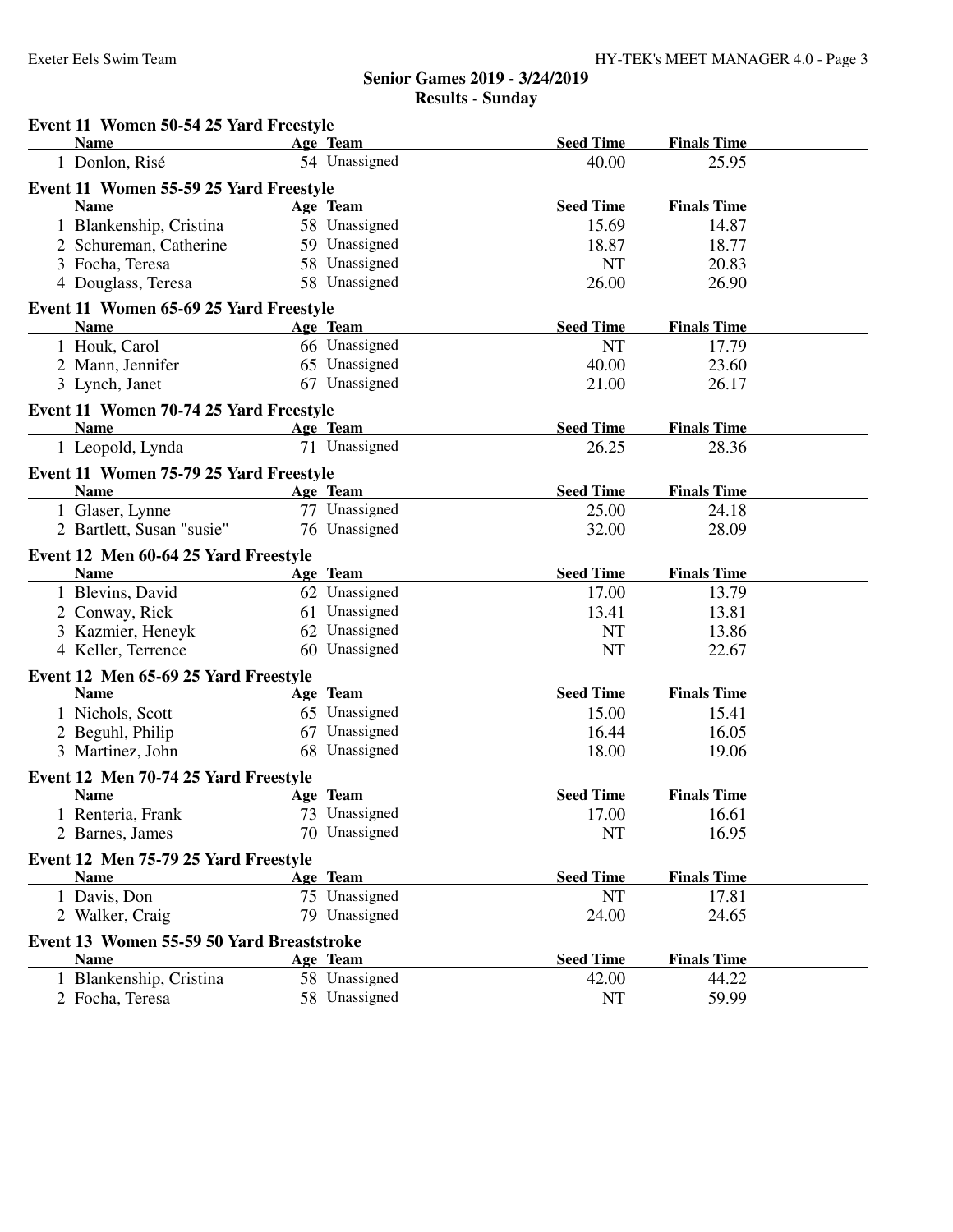| Event 13 Women 65-69 50 Yard Breaststroke       |                       |                       |                             |
|-------------------------------------------------|-----------------------|-----------------------|-----------------------------|
| <b>Name</b>                                     | Age Team              | <b>Seed Time</b>      | <b>Finals Time</b>          |
| 1 Houk, Carol                                   | 66 Unassigned         | <b>NT</b>             | 52.40                       |
| Event 14 Men 60-64 50 Yard Breaststroke         |                       |                       |                             |
| <b>Name</b>                                     | Age Team              | <b>Seed Time</b>      | <b>Finals Time</b>          |
| 1 Ramos, John                                   | 61 Unassigned         | 35.82                 | 36.39                       |
| 2 Conway, Rick                                  | 61 Unassigned         | 38.61                 | 37.42                       |
| 3 Enriquez, Juan                                | 62 Unassigned         | 40.10                 | 39.00                       |
| 4 Keller, Terrence                              | 60 Unassigned         | NT                    | 1:09.24                     |
| Event 14 Men 65-69 50 Yard Breaststroke         |                       |                       |                             |
| <b>Name</b>                                     | Age Team              | <b>Seed Time</b>      | <b>Finals Time</b>          |
| 1 Nichols, Scott                                | 65 Unassigned         | 44.00                 | 45.54                       |
| --- Martinez, John                              | 68 Unassigned         | 1:00.00               | DQ                          |
| Event 14 Men 70-74 50 Yard Breaststroke         |                       |                       |                             |
| <b>Name</b>                                     | Age Team              | <b>Seed Time</b>      | <b>Finals Time</b>          |
| 1 Collins, Greg                                 | 70 Unassigned         | <b>NT</b>             | 38.87                       |
| 2 Barnes, James                                 | 70 Unassigned         | <b>NT</b>             | 51.35                       |
| Event 15 Women 55-59 500 Yard Freestyle         |                       |                       |                             |
| <b>Example 2</b> Age Team<br><b>Name</b>        |                       | <b>Seed Time</b>      | <b>Finals Time</b>          |
| 1 Focha, Teresa                                 | 58 Unassigned         | <b>NT</b>             | 8:41.51                     |
| 2 Schureman, Catherine                          | 59 Unassigned         | <b>NT</b>             | 11:07.84                    |
| 3 Archuletta, Kellie                            | 58 Unassigned         | 10:30.30              | 11:26.14                    |
| Event 15 Women 60-64 500 Yard Freestyle         |                       |                       |                             |
| <b>Name</b><br><b>Example 2</b> Age Team        |                       | <b>Seed Time</b>      | <b>Finals Time</b>          |
| --- Martinez, Chris                             | 64 Unassigned         | <b>NT</b>             | DQ                          |
| Event 15 Women 65-69 500 Yard Freestyle         |                       |                       |                             |
| <b>Name</b>                                     | Age Team              | <b>Seed Time</b>      | <b>Finals Time</b>          |
| 1 Lynch, Janet                                  | 67 Unassigned         | 12:00.00              | 11:43.87                    |
| Event 16 Men 60-64 500 Yard Freestyle           |                       |                       |                             |
| <b>Name</b>                                     | Age Team              | <b>Seed Time</b>      | <b>Finals Time</b>          |
| 1 Ramos, John                                   | 61 Unassigned         | 6:50.31               | 6:48.42                     |
| 2 Kazmier, Heneyk                               | 62 Unassigned         | <b>NT</b>             | 7:42.16                     |
| Event 16 Men 65-69 500 Yard Freestyle           |                       |                       |                             |
| <b>Name</b>                                     | Age Team              | <b>Seed Time</b>      | <b>Finals Time</b>          |
| 1 Durell, Bill                                  | 69 Unassigned         | 7:45.00               | 7:45.02                     |
| Event 16 Men 70-74 500 Yard Freestyle           |                       |                       |                             |
| <b>Name</b>                                     | Age Team              | <b>Seed Time</b>      | <b>Finals Time</b>          |
| 1 Nikkel, Donald                                | 70 Unassigned         | 12:00.00              | 11:44.32                    |
| Event 17 Women 100 & Over 200 Yard Medley Relay |                       |                       |                             |
| <b>Team</b>                                     | <b>Relay</b>          | <b>Seed Time</b>      | <b>Finals Time</b>          |
| 1 Unassigned                                    | A                     | <b>NT</b>             | 2:16.10                     |
| 1) Ramos, John 61                               | 2) Taylor, Rich 53    | 3) Patterson, Paul 60 | 4) Conway, Rick 61          |
| 2 Unassigned                                    | В                     | NT                    | 2:47.32                     |
| 1) Leoni, Steve 71                              | 2) Kazmier, Heneyk 62 | 3) Collins, Greg 70   | 4) Blankenship, Cristina 58 |
| 3 Unassigned                                    | C                     | NT                    | 3:20.22                     |
| 1) Barnes, James 70                             | 2) Nichols, Scott 65  | 3) Martinez, John 68  | 4) Davis, Don 75            |
|                                                 |                       |                       |                             |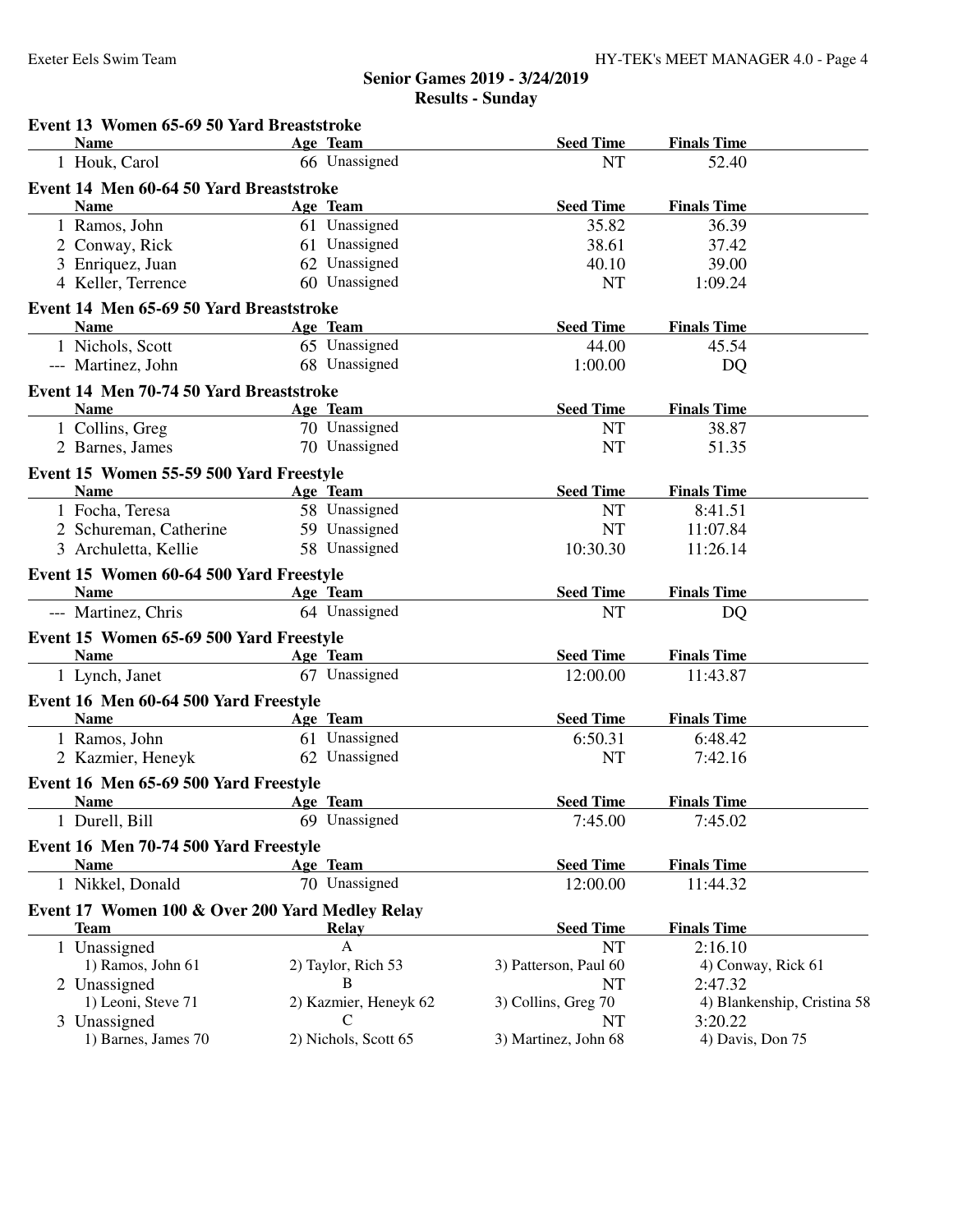| Event 17 Men 100 & Over 200 Yard Medley Relay<br><b>Team</b> | Relay                     | <b>Seed Time</b>       | <b>Finals Time</b>           |
|--------------------------------------------------------------|---------------------------|------------------------|------------------------------|
| 1 Unassigned                                                 | A                         | <b>NT</b>              | 2:16.10                      |
| 1) Ramos, John 61                                            | 2) Taylor, Rich 53        | 3) Patterson, Paul 60  | 4) Conway, Rick 61           |
| 2 Unassigned                                                 | B                         | <b>NT</b>              | 2:47.32                      |
| 1) Leoni, Steve 71                                           | 2) Kazmier, Heneyk 62     | 3) Collins, Greg 70    | 4) Blankenship, Cristina 58  |
| 3 Unassigned                                                 | C                         | <b>NT</b>              | 3:20.22                      |
| 1) Barnes, James 70                                          | 2) Nichols, Scott 65      | 3) Martinez, John 68   | 4) Davis, Don 75             |
| Event 17 Mixed 100 & Over 200 Yard Medley Relay              |                           |                        |                              |
| <b>Team</b>                                                  | Relay                     | <b>Seed Time</b>       | <b>Finals Time</b>           |
| 1 Unassigned                                                 | $\mathsf{A}$              | <b>NT</b>              | 2:16.10                      |
| 1) Ramos, John M61                                           | 2) Taylor, Rich M53       | 3) Patterson, Paul M60 | 4) Conway, Rick M61          |
| 2 Unassigned                                                 | B                         | <b>NT</b>              | 2:47.32                      |
| 1) Leoni, Steve M71                                          | 2) Kazmier, Heneyk M62    | 3) Collins, Greg M70   | 4) Blankenship, Cristina W58 |
| 3 Unassigned                                                 | $\mathcal{C}$             | <b>NT</b>              | 3:20.22                      |
| 1) Barnes, James M70                                         | 2) Nichols, Scott M65     | 3) Martinez, John M68  | 4) Davis, Don M75            |
| Event 19 Women 55-59 100 Yard Breaststroke                   |                           |                        |                              |
| <b>Name</b>                                                  | Age Team                  | <b>Seed Time</b>       | <b>Finals Time</b>           |
| 1 Focha, Teresa                                              | 58 Unassigned             | <b>NT</b>              | 2:06.15                      |
| Event 19 Women 65-69 100 Yard Breaststroke                   |                           |                        |                              |
| <b>Name</b>                                                  | Age Team                  | <b>Seed Time</b>       | <b>Finals Time</b>           |
| 1 Houk, Carol                                                | 66 Unassigned             | <b>NT</b>              | 1:53.70                      |
| Event 20 Men 60-64 100 Yard Breaststroke                     |                           |                        |                              |
| <b>Name</b>                                                  | Age Team                  | <b>Seed Time</b>       | <b>Finals Time</b>           |
| 1 Ramos, John                                                | 61 Unassigned             | 1:18.11                | 1:22.27                      |
| 2 Conway, Rick                                               | 61 Unassigned             | 32.00                  | 1:25.80                      |
| Event 20 Men 65-69 100 Yard Breaststroke                     |                           |                        |                              |
| <b>Name</b>                                                  | Age Team                  | <b>Seed Time</b>       | <b>Finals Time</b>           |
| 1 Durell, Bill                                               | 69 Unassigned             | 1:40.00                | 1:46.37                      |
| --- Martinez, John                                           | 68 Unassigned             | <b>NT</b>              | DQ                           |
| Event 20 Men 70-74 100 Yard Breaststroke                     |                           |                        |                              |
| <b>Name</b>                                                  | Age Team                  | <b>Seed Time</b>       | <b>Finals Time</b>           |
| 1 Leoni, Steve                                               | 71 Unassigned             | 1:40.00                | 1:46.97                      |
| 2 Barnes, James                                              | 70 Unassigned             | <b>NT</b>              | 1:56.01                      |
| Event 21 Women 55-59 25 Yard Butterfly                       |                           |                        |                              |
| <b>Name</b>                                                  | Age Team                  | <b>Seed Time</b>       | <b>Finals Time</b>           |
| 1 Focha, Teresa                                              | 58 Unassigned             | 25.10                  | 22.60                        |
| Event 22 Men 50-54 25 Yard Butterfly                         |                           |                        |                              |
| <b>Name</b>                                                  | Age Team                  | <b>Seed Time</b>       | <b>Finals Time</b>           |
| 1 Taylor, Rich                                               | 53 Unassigned             | 12.00                  | 13.74                        |
|                                                              |                           |                        |                              |
| Event 22 Men 70-74 25 Yard Butterfly                         |                           |                        |                              |
| <b>Name</b>                                                  | Age Team<br>70 Unassigned | <b>Seed Time</b>       | <b>Finals Time</b>           |
| 1 Barnes, James                                              |                           | <b>NT</b>              | 28.53                        |
| Event 22 Men 75-79 25 Yard Butterfly                         |                           |                        |                              |
| <b>Name</b>                                                  | Age Team                  | <b>Seed Time</b>       | <b>Finals Time</b>           |
| 1 Walker, Craig                                              | 79 Unassigned             | 45.00                  | 42.00                        |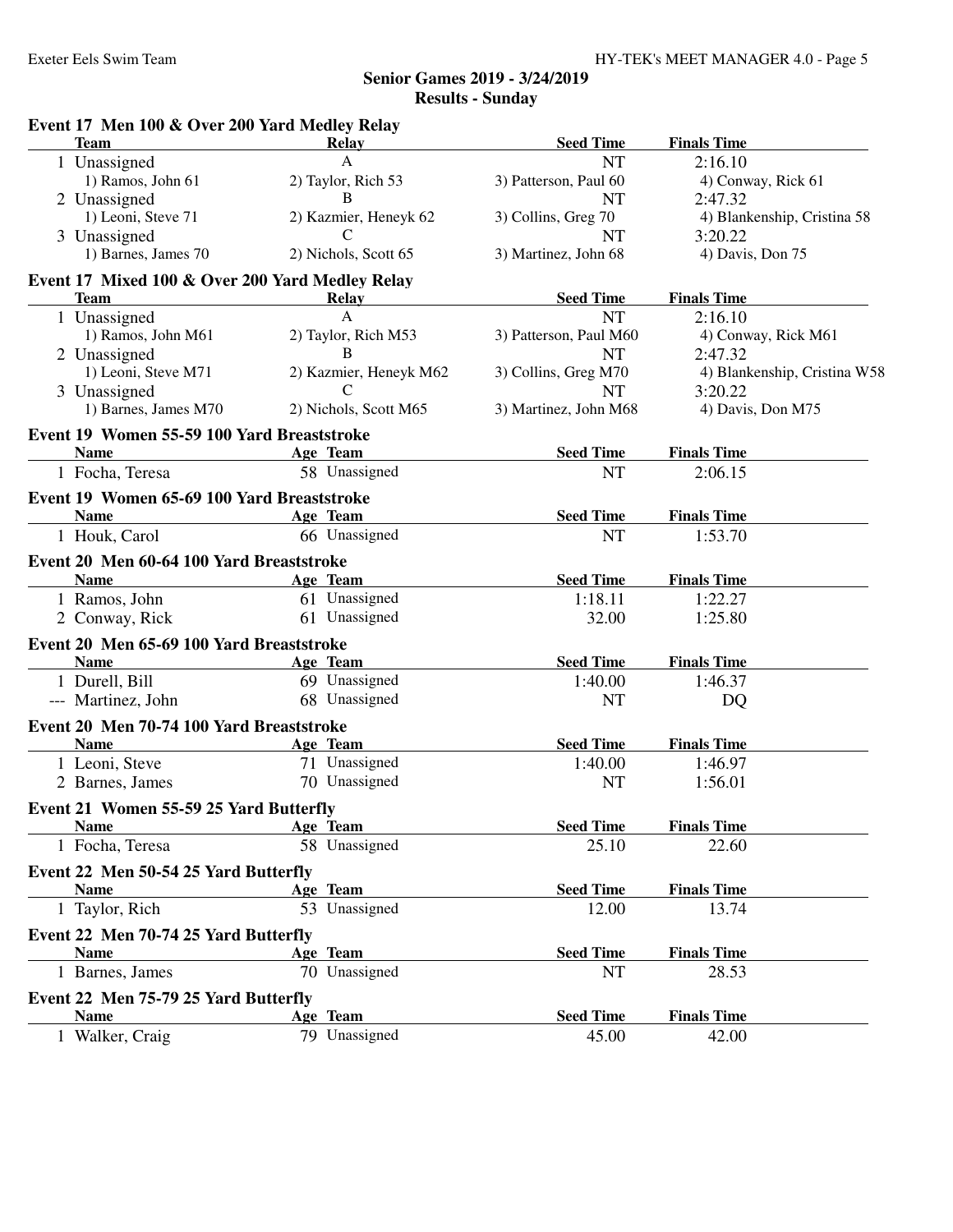| Event 23 Women 55-59 200 Yard Freestyle                |                           |                  |                    |  |
|--------------------------------------------------------|---------------------------|------------------|--------------------|--|
| <b>Name</b>                                            | Age Team                  | <b>Seed Time</b> | <b>Finals Time</b> |  |
| 1 Focha, Teresa                                        | 58 Unassigned             | <b>NT</b>        | 3:23.79            |  |
| 2 Archuletta, Kellie                                   | 58 Unassigned             | 3:30.30          | 4:15.99            |  |
| Event 23 Women 65-69 200 Yard Freestyle                |                           |                  |                    |  |
| <b>Name</b>                                            | Age Team                  | <b>Seed Time</b> | <b>Finals Time</b> |  |
| 1 Houk, Carol                                          | 66 Unassigned             | <b>NT</b>        | 3:26.22            |  |
| 2 Lynch, Janet                                         | 67 Unassigned             | 5:00.00          | 4:36.16            |  |
| Event 24 Men 60-64 200 Yard Freestyle                  |                           |                  |                    |  |
| <b>Name</b>                                            | Age Team                  | <b>Seed Time</b> | <b>Finals Time</b> |  |
| 1 Kazmier, Heneyk                                      | 62 Unassigned             | <b>NT</b>        | 2:57.97            |  |
| Event 24 Men 70-74 200 Yard Freestyle                  |                           |                  |                    |  |
| <b>Name</b><br><b>Example 2</b> Age Team               |                           | <b>Seed Time</b> | <b>Finals Time</b> |  |
| 1 Collins, Greg                                        | 70 Unassigned             | 2:35.00          | 2:39.56            |  |
| 2 Nikkel, Donald                                       | 70 Unassigned             | 5:00.00          | 4:21.31            |  |
| Event 25 Women 50-54 50 Yard Backstroke                |                           |                  |                    |  |
| Name $\qquad \qquad$                                   | Age Team                  | <b>Seed Time</b> | <b>Finals Time</b> |  |
| 1 Donlon, Risé                                         | 54 Unassigned             | 1:10.00          | 1:07.76            |  |
| Event 25 Women 55-59 50 Yard Backstroke                |                           |                  |                    |  |
| <b>Name</b>                                            | Age Team                  | <b>Seed Time</b> | <b>Finals Time</b> |  |
| 1 Focha, Teresa                                        | 58 Unassigned             | <b>NT</b>        | 54.48              |  |
| Event 25 Women 70-74 50 Yard Backstroke                |                           |                  |                    |  |
| <b>Name</b>                                            | Age Team                  | <b>Seed Time</b> | <b>Finals Time</b> |  |
| 1 Leopold, Lynda                                       | 71 Unassigned             | 1:16.11          | 1:18.55            |  |
|                                                        |                           |                  |                    |  |
| Event 25 Women 75-79 50 Yard Backstroke<br><b>Name</b> | Age Team                  | <b>Seed Time</b> | <b>Finals Time</b> |  |
| 1 Glaser, Lynne                                        | 77 Unassigned             | 59.00            | 1:09.05            |  |
| 2 Bartlett, Susan "susie"                              | 76 Unassigned             | 1:50.00          | 1:41.93            |  |
|                                                        |                           |                  |                    |  |
| Event 26 Men 60-64 50 Yard Backstroke<br><b>Name</b>   | Age Team                  | <b>Seed Time</b> | <b>Finals Time</b> |  |
| 1 Conway, Rick                                         | 61 Unassigned             | 38.20            | 39.44              |  |
| 2 Kazmier, Heneyk                                      | 62 Unassigned             | NT               | 40.45              |  |
| 3 Keller, Terrence                                     | 60 Unassigned             | <b>NT</b>        | 1:04.17            |  |
| Event 26 Men 65-69 50 Yard Backstroke                  |                           |                  |                    |  |
| <b>Name</b>                                            | Age Team                  | <b>Seed Time</b> | <b>Finals Time</b> |  |
| 1 Nichols, Scott                                       | 65 Unassigned             | 34.00            | 44.74              |  |
| 2 Martinez, John                                       | 68 Unassigned             | 1:00.00          | 1:01.41            |  |
|                                                        |                           |                  |                    |  |
| Event 26 Men 75-79 50 Yard Backstroke<br><b>Name</b>   |                           | <b>Seed Time</b> | <b>Finals Time</b> |  |
| 1 Walker, Craig                                        | Age Team<br>79 Unassigned | 1:19.00          | 1:25.19            |  |
|                                                        |                           |                  |                    |  |
| Event 27 Women 55-59 100 Yard Butterfly                |                           |                  |                    |  |
| <b>Name</b>                                            | Age Team                  | <b>Seed Time</b> | <b>Finals Time</b> |  |
| 1 Focha, Teresa                                        | 58 Unassigned             | 1:47.92          | 1:52.25            |  |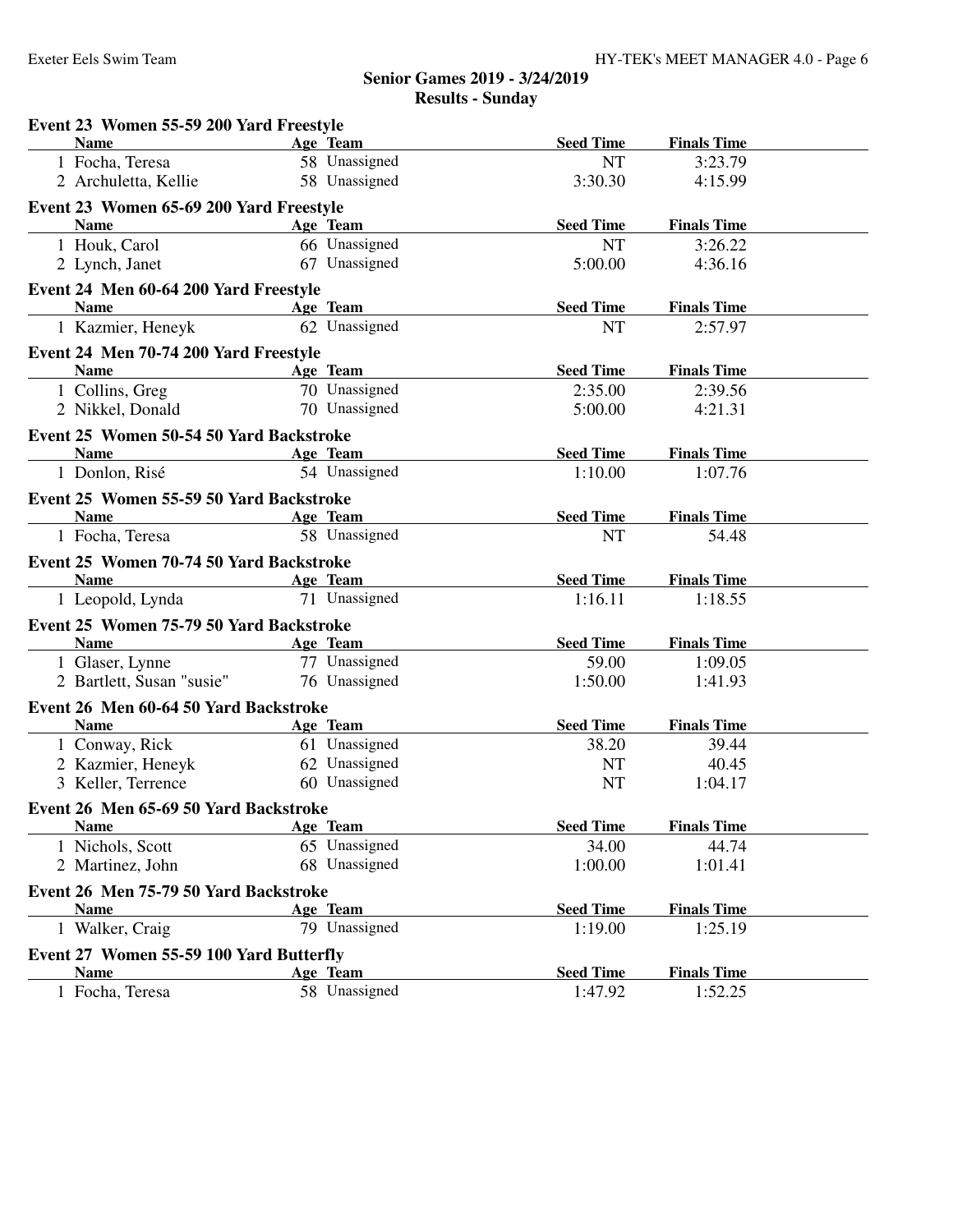| Event 28 Men 50-54 100 Yard Butterfly                             |                           |                  |                    |  |
|-------------------------------------------------------------------|---------------------------|------------------|--------------------|--|
| <b>Name</b><br><u> 1980 - Johann Barbara, martxa alemani</u> ar a | Age Team                  | <b>Seed Time</b> | <b>Finals Time</b> |  |
| 1 Taylor, Rich                                                    | 53 Unassigned             | 1:15.00          | 1:16.27            |  |
| Event 28 Men 65-69 100 Yard Butterfly                             |                           |                  |                    |  |
| <b>Name</b>                                                       | Age Team                  | <b>Seed Time</b> | <b>Finals Time</b> |  |
| 1 Durell, Bill                                                    | 69 Unassigned             | 2:00.00          | 2:00.82            |  |
| Event 28 Men 75-79 100 Yard Butterfly                             |                           |                  |                    |  |
| <b>Name</b>                                                       | Age Team                  | <b>Seed Time</b> | <b>Finals Time</b> |  |
| 1 Walker, Craig                                                   | 79 Unassigned             | 4:30.00          | 4:26.12            |  |
| Event 29 Women 50-54 50 Yard Freestyle                            |                           |                  |                    |  |
| <b>Name</b>                                                       | Age Team                  | <b>Seed Time</b> | <b>Finals Time</b> |  |
| 1 Donlon, Risé                                                    | 54 Unassigned             | 1:00.00          | 56.60              |  |
| Event 29 Women 55-59 50 Yard Freestyle                            |                           |                  |                    |  |
| <b>Name</b>                                                       | Age Team                  | <b>Seed Time</b> | <b>Finals Time</b> |  |
| 1 Blankenship, Cristina                                           | 58 Unassigned             | 32.25            | 34.04              |  |
| 2 Focha, Teresa                                                   | 58 Unassigned             | <b>NT</b>        | 46.78              |  |
| 3 Archuletta, Kellie                                              | 58 Unassigned             | 40.00            | 50.41              |  |
| Event 29 Women 65-69 50 Yard Freestyle                            |                           |                  |                    |  |
| <b>Name</b>                                                       | Age Team                  | <b>Seed Time</b> | <b>Finals Time</b> |  |
| 1 Houk, Carol                                                     | 66 Unassigned             | <b>NT</b>        | 40.41              |  |
| 2 Mann, Jennifer                                                  | 65 Unassigned             | <b>NT</b>        | 52.27              |  |
| 3 Lynch, Janet                                                    | 67 Unassigned             | 1:00.00          | 52.41              |  |
| Event 29 Women 70-74 50 Yard Freestyle                            |                           |                  |                    |  |
| <b>Name</b>                                                       | Age Team                  | <b>Seed Time</b> | <b>Finals Time</b> |  |
| 1 Leopold, Lynda                                                  | 71 Unassigned             | 57.75            | 57.79              |  |
| Event 29 Women 75-79 50 Yard Freestyle                            |                           |                  |                    |  |
| <b>Name</b>                                                       | Age Team                  | <b>Seed Time</b> | <b>Finals Time</b> |  |
| 1 Bartlett, Susan "susie"                                         | 76 Unassigned             | 1:30.00          | 1:03.54            |  |
| Event 30 Men 50-54 50 Yard Freestyle                              |                           |                  |                    |  |
| <b>Example 2</b> Age Team<br><b>Name</b>                          |                           | <b>Seed Time</b> | <b>Finals Time</b> |  |
| 1 Taylor, Rich                                                    | 53 Unassigned             | 26.00            | 27.36              |  |
| Event 30 Men 60-64 50 Yard Freestyle                              |                           |                  |                    |  |
| Name                                                              | Age Team                  | <b>Seed Time</b> | <b>Finals Time</b> |  |
| 1 Ramos, John                                                     | 61 Unassigned             | 27.86            | 30.37              |  |
| 2 Conway, Rick                                                    | 61 Unassigned             | 29.80            | 30.68              |  |
| 3 Blevins, David                                                  | 62 Unassigned             | 34.00            | 32.17              |  |
| Event 30 Men 65-69 50 Yard Freestyle                              |                           |                  |                    |  |
| <b>Name</b>                                                       | Age Team                  | <b>Seed Time</b> | <b>Finals Time</b> |  |
| 1 Nichols, Scott                                                  | 65 Unassigned             | 34.00            | 34.33              |  |
| 2 Beguhl, Philip                                                  | 67 Unassigned             | 34.78            | 36.56              |  |
| 3 Martinez, John                                                  | 68 Unassigned             | NT               | 49.54              |  |
|                                                                   |                           |                  |                    |  |
| Event 30 Men 70-74 50 Yard Freestyle<br><b>Name</b>               |                           | <b>Seed Time</b> | <b>Finals Time</b> |  |
|                                                                   | Age Team<br>70 Unassigned |                  |                    |  |
| 1 Collins, Greg                                                   |                           | 30.00            | 29.71              |  |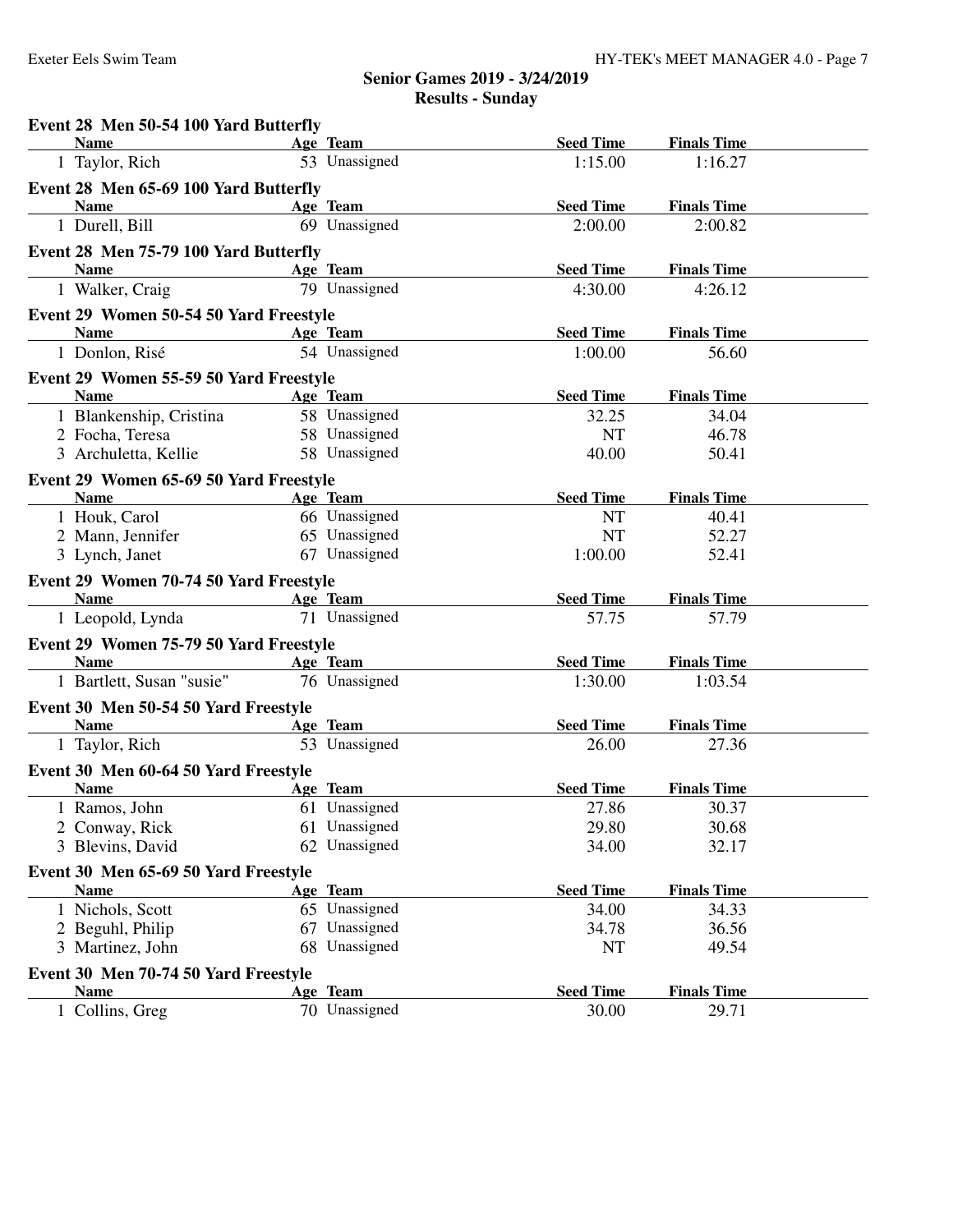| Event 30 Men 75-79 50 Yard Freestyle          |               |                  |                    |  |
|-----------------------------------------------|---------------|------------------|--------------------|--|
| <b>Name</b>                                   | Age Team      | <b>Seed Time</b> | <b>Finals Time</b> |  |
| 1 Davis, Don                                  | 75 Unassigned | <b>NT</b>        | 37.52              |  |
| 2 Walker, Craig                               | 79 Unassigned | 1:10.00          | 1:06.48            |  |
| Event 31 Women 50-54 25 Yard Backstroke       |               |                  |                    |  |
| <b>Name</b>                                   | Age Team      | <b>Seed Time</b> | <b>Finals Time</b> |  |
| 1 Donlon, Risé                                | 54 Unassigned | 40.00            | 27.75              |  |
| Event 31 Women 55-59 25 Yard Backstroke       |               |                  |                    |  |
| <b>Name</b>                                   | Age Team      | <b>Seed Time</b> | <b>Finals Time</b> |  |
| 1 Focha, Teresa                               | 58 Unassigned | 27.00            | 24.84              |  |
| 2 Douglass, Teresa                            | 58 Unassigned | 28.00            | 32.38              |  |
| Event 31 Women 70-74 25 Yard Backstroke       |               |                  |                    |  |
| Name                                          | Age Team      | <b>Seed Time</b> | <b>Finals Time</b> |  |
| 1 Leopold, Lynda                              | 71 Unassigned | 38.20            | 38.37              |  |
| Event 31 Women 75-79 25 Yard Backstroke       |               |                  |                    |  |
| <b>Name</b>                                   | Age Team      | <b>Seed Time</b> | <b>Finals Time</b> |  |
| 1 Glaser, Lynne                               | 77 Unassigned | 28.00            | 31.05              |  |
| 2 Bartlett, Susan "susie"                     | 76 Unassigned | 52.00            | 39.85              |  |
| Event 32 Men 60-64 25 Yard Backstroke         |               |                  |                    |  |
| <b>Name</b>                                   | Age Team      | <b>Seed Time</b> | <b>Finals Time</b> |  |
| 1 Kazmier, Heneyk                             | 62 Unassigned | <b>NT</b>        | 17.42              |  |
| Event 32 Men 65-69 25 Yard Backstroke         |               |                  |                    |  |
| <b>Name</b>                                   | Age Team      | <b>Seed Time</b> | <b>Finals Time</b> |  |
| 1 Nichols, Scott                              | 65 Unassigned | 22.00            | 20.56              |  |
| 2 Beguhl, Philip                              | 67 Unassigned | 25.00            | 24.02              |  |
| 3 Martinez, John                              | 68 Unassigned | 30.00            | 27.84              |  |
| Event 32 Men 75-79 25 Yard Backstroke         |               |                  |                    |  |
| <b>Name</b>                                   | Age Team      | <b>Seed Time</b> | <b>Finals Time</b> |  |
| 1 Walker, Craig                               | 79 Unassigned | 30.00            | 38.22              |  |
| Event 33 Women 55-59 100 Yard IM              |               |                  |                    |  |
| <b>Name</b>                                   | Age Team      | <b>Seed Time</b> | <b>Finals Time</b> |  |
| 1 Focha, Teresa                               | 58 Unassigned | <b>NT</b>        | 1:53.46            |  |
| Event 34 Men 60-64 100 Yard IM                |               |                  |                    |  |
| <u>Name</u>                                   | Age Team      | <b>Seed Time</b> | <b>Finals Time</b> |  |
| 1 Ramos, John                                 | 61 Unassigned | 1:14.90          | 1:18.00            |  |
| 2 Enriquez, Juan                              | 62 Unassigned | 1:26.00          | 1:24.30            |  |
|                                               |               |                  |                    |  |
| Event 34 Men 65-69 100 Yard IM<br><b>Name</b> | Age Team      | <b>Seed Time</b> | <b>Finals Time</b> |  |
| 1 Durell, Bill                                | 69 Unassigned | 2:00.00          | 1:41.38            |  |
|                                               |               |                  |                    |  |
| Event 34 Men 70-74 100 Yard IM                |               |                  |                    |  |
| <b>Name</b>                                   | Age Team      | <b>Seed Time</b> | <b>Finals Time</b> |  |
| 1 Collins, Greg                               | 70 Unassigned | 1:20.00          | 1:26.10            |  |